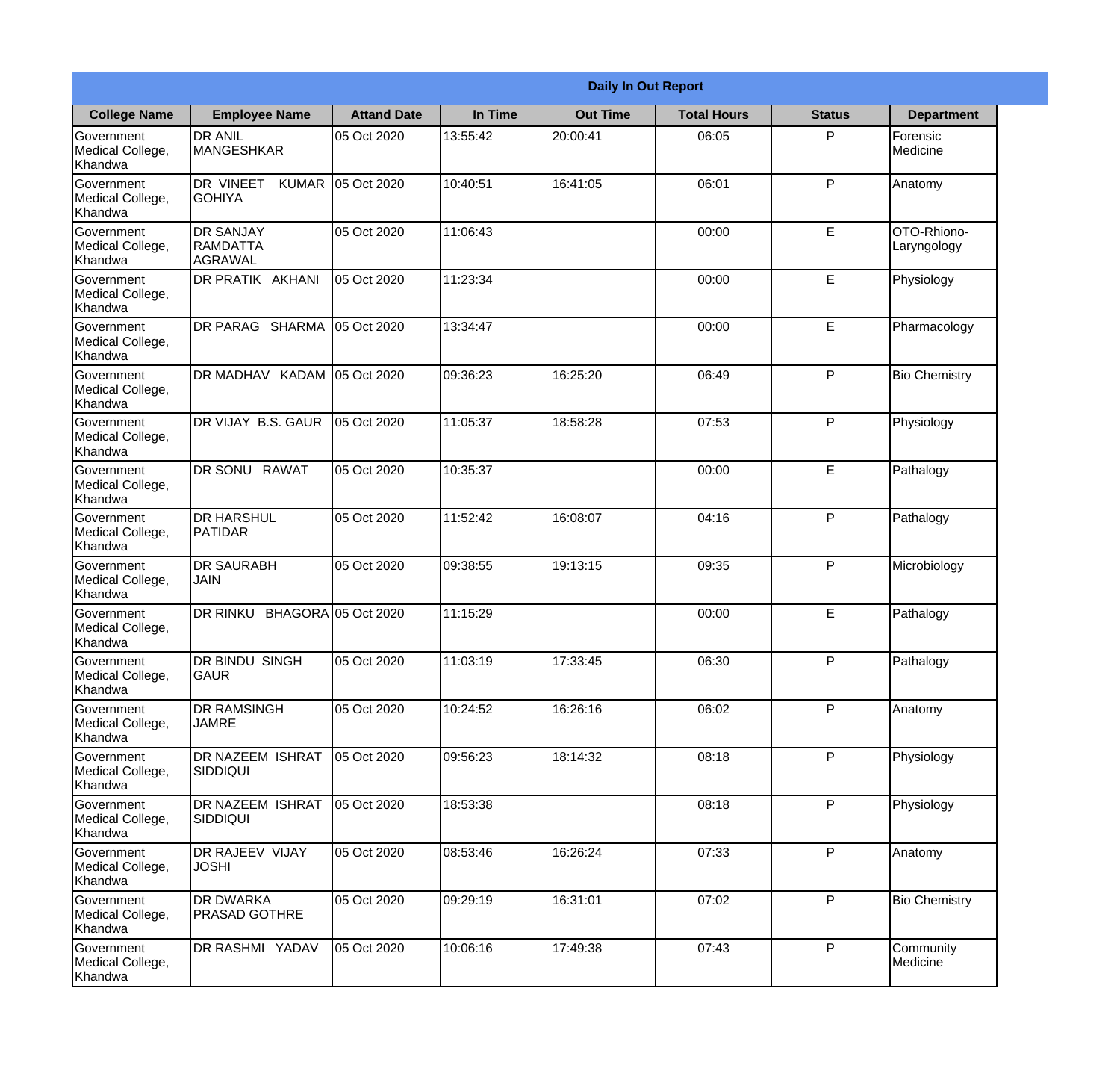| <b>Designation</b>                  | <b>Category</b>     |
|-------------------------------------|---------------------|
| Assistant Professor   Para Clinical |                     |
| Professor                           | Non Clinical        |
| Professor                           | Clinical            |
| Assistant Professor                 | Non Clinical        |
| Professor                           | Para Clinical       |
| Assistant Professor   Non Clinical  |                     |
| Associate Professor Non Clinical    |                     |
| Demonstrator/Tutor   Para Clinical  |                     |
| Assistant Professor   Para Clinical |                     |
| Associate Professor Para Clinical   |                     |
| Assistant Professor Para Clinical   |                     |
| Associate Professor Para Clinical   |                     |
| Demonstrator/Tutor Non Clinical     |                     |
| Professor                           | <b>Non Clinical</b> |
| Professor                           | Non Clinical        |
| <b>Assistant Professor</b>          | Non Clinical        |
| Demonstrator/Tutor   Non Clinical   |                     |
| <b>Assistant Professor</b>          | Para Clinical       |

## **Daily In Out Report**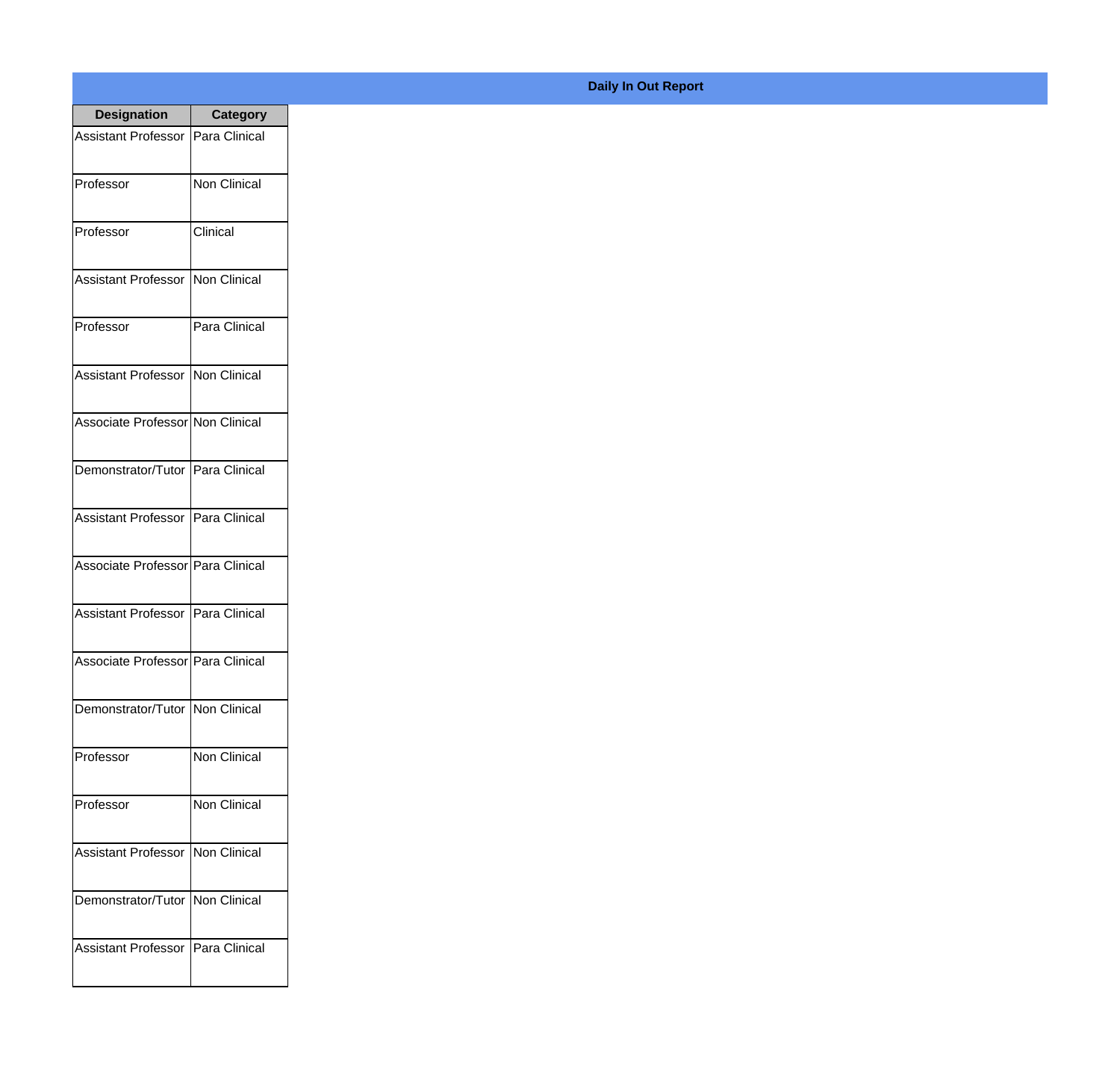|                                                  |                                                       |             |          |          | <b>Daily In Out Report</b> |              |                        |
|--------------------------------------------------|-------------------------------------------------------|-------------|----------|----------|----------------------------|--------------|------------------------|
| Government<br>Medical College,<br>Khandwa        | <b>MR PIYUSH KUMAR</b><br><b>MISHRA</b>               | 05 Oct 2020 | 10:59:21 | 19:22:35 | 08:23                      | P            | Community<br>Medicine  |
| Government<br>Medical College,<br>Khandwa        | DR SACHIN PARMAR 05 Oct 2020                          |             | 10:46:39 | 18:56:52 | 08:10                      | $\mathsf{P}$ | Community<br>Medicine  |
| <b>Government</b><br>Medical College,<br>Khandwa | DR PRAMILA VERMA 05 Oct 2020                          |             | 11:35:20 |          | 00:00                      | E            | Paediatrics            |
| <b>Government</b><br>Medical College,<br>Khandwa | <b>DR RAKESH KUMAR</b><br><b>SHIVHARE</b>             | 05 Oct 2020 | 09:54:37 |          | 00:00                      | E            | Microbiology           |
| Government<br>Medical College,<br>Khandwa        | <b>DR GARIMA</b><br><b>AGRAWAL</b><br><b>VARSHNEY</b> | 05 Oct 2020 | 11:46:18 |          | 00:00                      | E            | Paediatrics            |
| Government<br>Medical College,<br><b>Khandwa</b> | DR SIDDHARTH<br><b>BANODE</b>                         | 05 Oct 2020 | 09:18:41 | 19:12:57 | 09:54                      | $\mathsf{P}$ | Pharmacology           |
| Government<br>Medical College,<br>Khandwa        | <b>DR CHANDNI</b><br>KAROLE                           | 05 Oct 2020 | 09:41:41 |          | 00:00                      | E            | Ophthalmology          |
| Government<br>Medical College,<br>Khandwa        | DR PRIYA KAPOOR<br>KAPOOR                             | 05 Oct 2020 | 10:17:05 | 17:05:29 | 06:48                      | $\mathsf{P}$ | Pathalogy              |
| Government<br>Medical College,<br>Khandwa        | <b>DR SAPNA</b><br><b>MAHESHRAM</b>                   | 05 Oct 2020 | 11:03:29 |          | 00:00                      | E            | Community<br>Medicine  |
| <b>Government</b><br>Medical College,<br>Khandwa | <b>DR SEEMA</b><br><b>SUDHAKARRAO</b><br>SUTAY        | 05 Oct 2020 | 10:45:26 |          | 00:00                      | E            | Forensic<br>Medicine   |
| Government<br>Medical College,<br>Khandwa        | <b>DR AJAY</b><br>NARWARIYA                           | 05 Oct 2020 | 09:51:06 | 19:15:30 | 09:24                      | P            | Microbiology           |
| Government<br>Medical College,<br>Khandwa        | DR RAKESH SINGH<br><b>HAZARI</b>                      | 05 Oct 2020 | 13:34:54 |          | 00:00                      | E            | Pathalogy              |
| Government<br>Medical College,<br>Khandwa        | DR ANANT<br><b>TUKARAM PAWAR</b>                      | 05 Oct 2020 | 11:24:53 | 20:00:25 | 08:36                      | P            | Community<br>Medicine  |
| Government<br>Medical College,<br>Khandwa        | DR SHAIKH M.KHALIQ 05 Oct 2020                        |             | 12:45:35 |          | 00:00                      | E            | <b>Bio Chemistry</b>   |
| Government<br>Medical College,<br>Khandwa        | DR AJAY GANGJI                                        | 05 Oct 2020 | 12:46:05 |          | 00:00                      | E            | <b>General Surgery</b> |
| Government<br>Medical College,<br>Khandwa        | <b>DR SITARAM</b><br><b>SOLANKI</b>                   | 05 Oct 2020 | 10:48:41 | 19:21:21 | 08:33                      | $\mathsf{P}$ | Forensic<br>Medicine   |
| Government<br>Medical College,<br>Khandwa        | DR NITESHKUMAR<br>KISHORILAL<br><b>RATHORE</b>        | 05 Oct 2020 | 10:13:42 |          | 00:00                      | E            | Pharmacology           |
| Government<br>Medical College,<br>Khandwa        | DR PRIYESH<br><b>MARSKOLE</b>                         | 05 Oct 2020 | 14:37:35 | 17:49:49 | 03:12                      | P            | Community<br>Medicine  |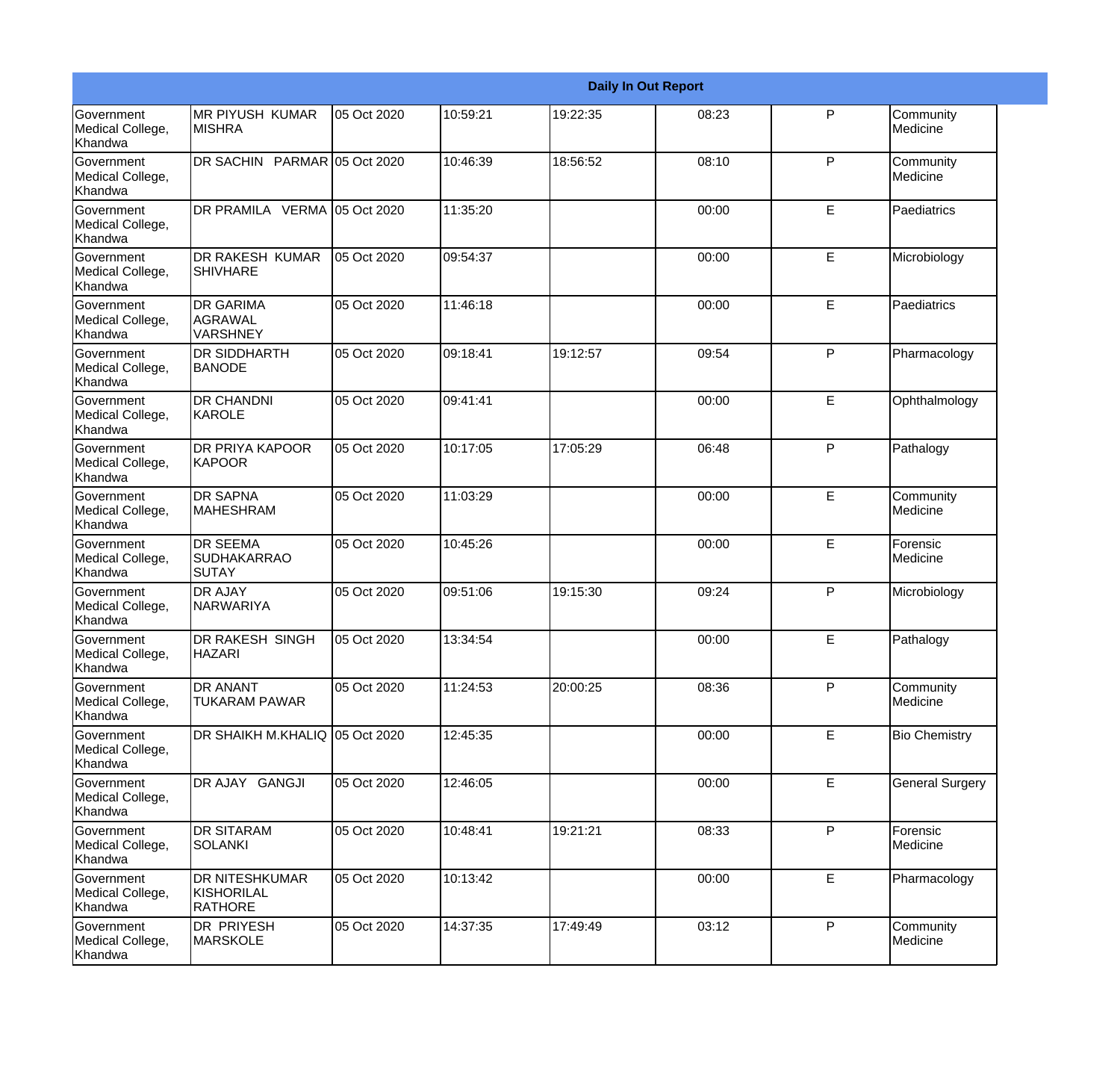| Statistician                        | Para Clinical |
|-------------------------------------|---------------|
| Assistant Professor   Para Clinical |               |
|                                     |               |
| Professor                           | Clinical      |
| Demonstrator/Tutor Para Clinical    |               |
| Associate Professor Clinical        |               |
| Associate Professor Para Clinical   |               |
| Assistant Professor Clinical        |               |
| Demonstrator/Tutor Para Clinical    |               |
| Associate Professor Para Clinical   |               |
| Professor                           | Para Clinical |
| Demonstrator/Tutor Para Clinical    |               |
| Professor                           | Para Clinical |
| Professor                           | Para Clinical |
| Professor                           | Non Clinical  |
| Professor                           | Clinical      |
|                                     |               |
| Demonstrator/Tutor Para Clinical    |               |
| Demonstrator/Tutor Para Clinical    |               |
| Associate Professor Para Clinical   |               |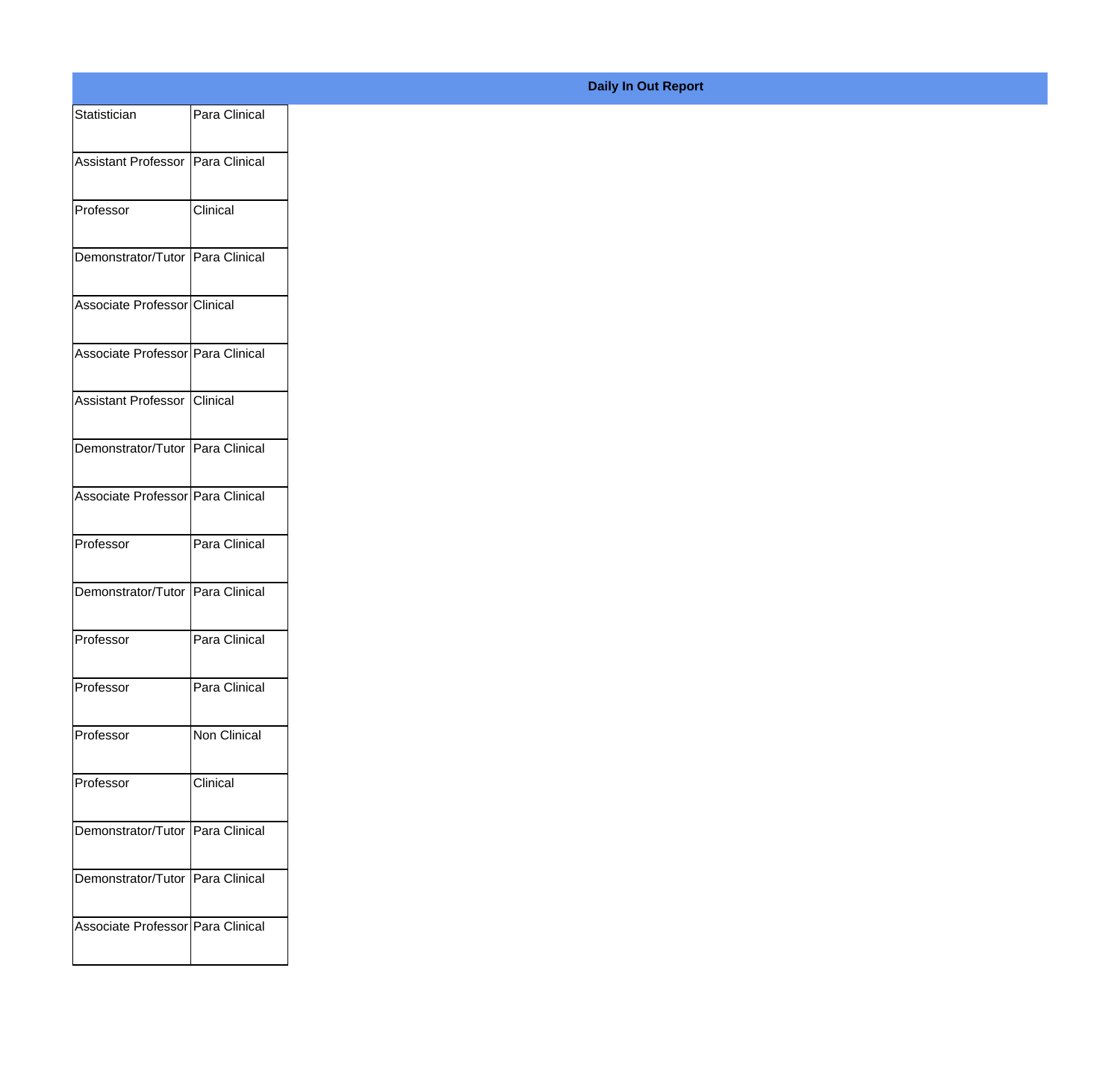|                                                         |                                              |             |           |          | <b>Daily In Out Report</b> |   |                            |
|---------------------------------------------------------|----------------------------------------------|-------------|-----------|----------|----------------------------|---|----------------------------|
| Government<br>Medical College,<br>Khandwa               | <b>DR SANGEETA</b><br><b>CHINCHOLE</b>       | 05 Oct 2020 | 10:08:44  |          | 00:00                      | E | Physiology                 |
| <b>Government</b><br>Medical College,<br>Khandwa        | <b>DR NEERAJ KUMAR</b>                       | 05 Oct 2020 | 08:59:18  | 13:45:29 | 04:46                      | P | Dentisry                   |
| <b>Government</b><br>Medical College,<br><b>Khandwa</b> | DR SUNIL BAJOLIYA                            | 05 Oct 2020 | 10:04:30  |          | 00:00                      | E | OTO-Rhiono-<br>Laryngology |
| Government<br>Medical College,<br><b>Khandwa</b>        | DR NANDINI DIXIT                             | 05 Oct 2020 | 10:02:21  |          | 00:00                      | E | Paediatrics                |
| <b>Government</b><br>Medical College,<br><b>Khandwa</b> | IDR SATISH<br><b>CHANDEL</b>                 | 05 Oct 2020 | 10:37:08  | 16:51:40 | 06:14                      | P | Pharmacology               |
| Government<br>Medical College,<br>Khandwa               | <b>DR MUKTESHWARI</b><br>IGUPTA              | 05 Oct 2020 | 10:56:33  | 17:08:29 | 06:12                      | P | Pharmacology               |
| <b>Government</b><br>Medical College,<br>Khandwa        | <b>DR PURTI AGARWAL</b><br>SAINI             | 05 Oct 2020 | 10:32:34  |          | 00:00                      | E | Pathalogy                  |
| Government<br>Medical College,<br>Khandwa               | DR YASHPAL RAY                               | 05 Oct 2020 | 09:36:17  |          | 00:00                      | E | Anatomy                    |
| Government<br>Medical College,<br>Khandwa               | <b>DR SHAILENDRA</b><br><b>SINGH CHOUHAN</b> | 05 Oct 2020 | 109:29:17 |          | 00:00                      | E | Orthopaedics               |
| Government<br>Medical College,<br>Khandwa               | MOHIT GARG                                   | 05 Oct 2020 | 10:15:10  |          | 00:00                      | E | <b>General Medicine</b>    |